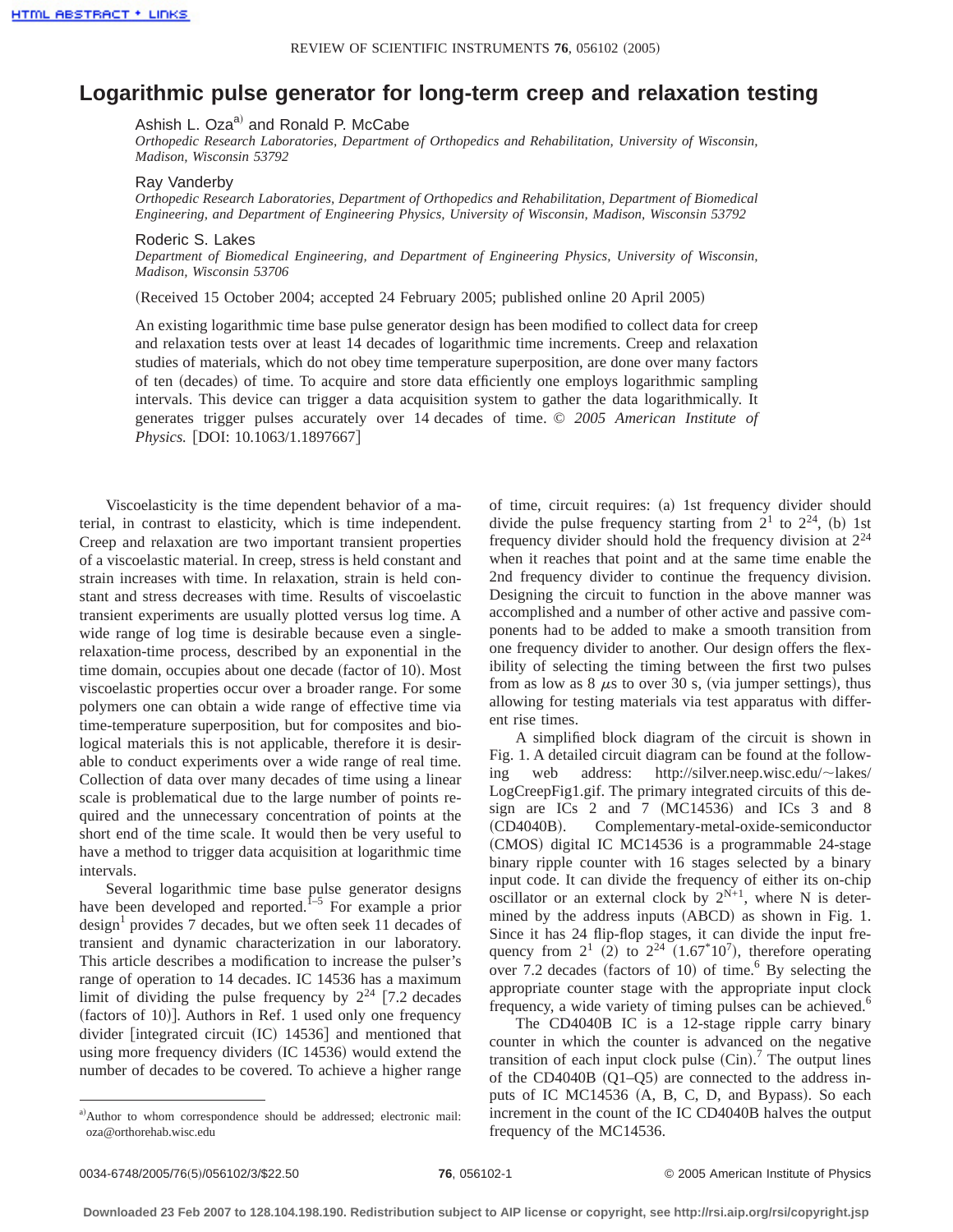

FIG. 1. Block diagram of a logarithmic pulse generator. Detailed circuit diagram can be found at the following link: http://silver.neep.wisc.edu/  $\sim$ lakes/LogCreepFig1.gif.

In this design, a 4 MHz crystal oscillator  $(IC O)$  continuously sends out pulses to IC  $O2$  (CD4020B) (binary counter) via IC  $O1$  (CD4040B). Based on the desired output time between two pulses, the appropriate pin of IC O2 is connected to the input of the programmable timer IC2 shown in Table I. When a first trigger pulse 0.5 ms apart from the next pulse enters the IC2, its frequency gets divided by  $2<sup>1</sup>$ . This sets the pulses at the output of IC2, 1 ms apart from each other. The frequency then gets multiplied by 2 because of IC6, which is a frequency doubler. So pulses are again separated by 0.5 ms at the output of IC6. IC7, a frequency divider which divides the frequency by 2. So pulses are set apart at  $1 \text{ ms}$  at the output of second timer (IC7). Since the MC14536 divides the frequency by a minimum of  $2<sup>1</sup>$  and two MC14536's are used, we also need a frequency multiplier in the circuit that multiplies the frequency by 2. This is so that a time  $(Ti)$  of 1 ms is obtained between first two pulses at the output of the 2nd timer  $(IC7)$  when the first two pulses are  $0.5$  ms apart at the input of the first timer  $(IC2)$  as shown in Table I. Pin 15 of IC  $O2$  is connected (via jumper J2) to the input clock pin of IC2 to obtain a timing of  $0.5 \text{ ms}$ between the first two pulses. IC2 has 24 flip-flop stages so the input frequency can be divided from  $2<sup>1</sup>$  to  $2<sup>24</sup>$  based on the stage selected. Therefore, if the second flip-flop stage is

selected, the input frequency is divided by  $2^2$ , and if the 20th flip-flop stage is selected, the input frequency is divided by  $2^{20}$ . Selection of a stage in IC2 is decided by the address inputs that come from the outputs of IC3 based on the truth table of MC14536. $<sup>6</sup>$  An increment in the pulse count changes</sup> the logic of output lines  $(Q_1, Q_2, Q_3, Q_4$  and  $Q_5$ ) of CD4040  $(IC3 and IC8)$ . Logic of address lines of the timer chips  $(IC2)$ and IC7) changes as the address lines are connected to the output lines of  $CD4040$  (IC3 and IC8). Change in the logic of the address line changes the stage of the flip-flop selected and frequency of the pulse entering IC2 and IC7 gets divided by  $2^N$  where N is the stage of the flip-flop selected.

In this design another programmable timer  $(IC7)$  is cascaded after the first timer  $(IC2)$  to extend the range of the pulse generator. The first timer  $(IC2)$  starts dividing the oscillator frequency as the number of its output pulses starts increasing. When the 24th negative going edge arrives at timer IC3, it divides the frequency by  $2^{24}$ , after which, all the address inputs of IC2 are held at logic high (via IC4 and IC1c). IC7 will then be enabled and will continue dividing the oscillator frequency by  $2^{25}$ , and the second timer (IC7) repeats the whole process of frequency division. Thus, the 7 decade time range attainable using a single timer is extended to 14 decades. IC9  $(74C221)$  provides an adjustable

TABLE I. Table showing pin number of ICO2 (CD4020B) connected to IC2( $MC14536$ ), which determines the frequency division (2<sup>n</sup>), time between first two trigger pulses going into the first timer, time (Ti) between first two pulses at the output of the 2nd timer  $(IC7)$ .

| Pin            | $\mathbf n$    | $2^n$    | Frequency (Hz)<br>of trigger pulses<br>into the 1st timer<br>(IC2) | Time (ms)<br>between two<br>trigger pulses<br>into the 1st timer | Time between two<br>consecutive<br>pulses (Ti) in ms<br>at the output of<br>IC7 |
|----------------|----------------|----------|--------------------------------------------------------------------|------------------------------------------------------------------|---------------------------------------------------------------------------------|
| 7              | $\overline{4}$ | 16       | 250 000                                                            | 0.004                                                            | 0.008                                                                           |
| 5              | 5              | 32       | 125 000                                                            | 0.008                                                            | 0.016                                                                           |
| 4              | 6              | 64       | 62 500                                                             | 0.016                                                            | 0.032                                                                           |
| 6              | 7              | 128      | 31 250                                                             | 0.032                                                            | 0.064                                                                           |
| 13             | 8              | 256      | 15 625                                                             | 0.064                                                            | 0.128                                                                           |
| 12             | 9              | 512      | 7813                                                               | 0.128                                                            | 0.256                                                                           |
| 14             | 10             | 1024     | 3906                                                               | 0.256                                                            | 0.512                                                                           |
| 15             | 11             | 2048     | 1953                                                               | 0.512                                                            | 1.024                                                                           |
| 1              | 12             | 4096     | 977                                                                | 1.024                                                            | 2.048                                                                           |
| $\overline{c}$ | 13             | 8192     | 488                                                                | 2.048                                                            | 4.096                                                                           |
| 3              | 14             | 16 3 8 4 | 244                                                                | 4.096                                                            | 8.192                                                                           |

**Downloaded 23 Feb 2007 to 128.104.198.190. Redistribution subject to AIP license or copyright, see http://rsi.aip.org/rsi/copyright.jsp**